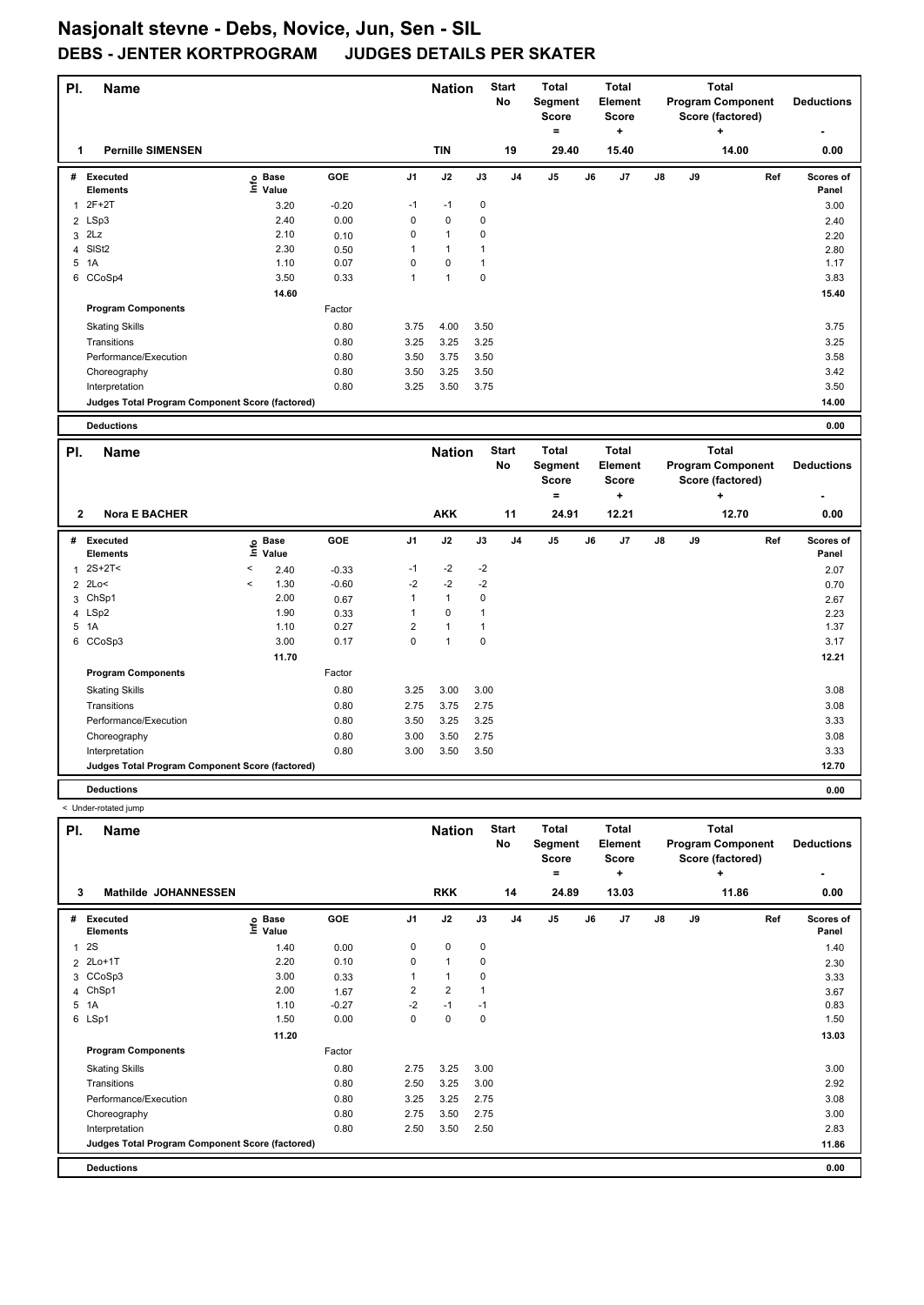| PI. | <b>Name</b>                                     |         |                            |         |      | <b>Nation</b>  |              | <b>Start</b><br>No | <b>Total</b><br>Segment<br><b>Score</b><br>$=$ |    | <b>Total</b><br>Element<br><b>Score</b><br>٠ |               |    | <b>Total</b><br><b>Program Component</b><br>Score (factored)<br>٠ | <b>Deductions</b>  |
|-----|-------------------------------------------------|---------|----------------------------|---------|------|----------------|--------------|--------------------|------------------------------------------------|----|----------------------------------------------|---------------|----|-------------------------------------------------------------------|--------------------|
| 4   | Cindy Yu XIA                                    |         |                            |         |      | <b>TT</b>      |              | 8                  | 23.98                                          |    | 12.24                                        |               |    | 11.74                                                             | 0.00               |
| #   | Executed<br><b>Elements</b>                     |         | e Base<br>E Value<br>Value | GOE     | J1   | J2             | J3           | J <sub>4</sub>     | J <sub>5</sub>                                 | J6 | J <sub>7</sub>                               | $\mathsf{J}8$ | J9 | Ref                                                               | Scores of<br>Panel |
|     | 1 LSp1                                          |         | 1.50                       | 0.07    | 0    | $-1$           | $\mathbf{1}$ |                    |                                                |    |                                              |               |    |                                                                   | 1.57               |
|     | 2 2F+2T<                                        | $\,<\,$ | 2.80                       | $-0.60$ | $-2$ | $-2$           | $-2$         |                    |                                                |    |                                              |               |    |                                                                   | 2.20               |
| 3   | ChSp1                                           |         | 2.00                       | 0.00    | 0    | $\mathbf 0$    | 0            |                    |                                                |    |                                              |               |    |                                                                   | 2.00               |
|     | 4 1A                                            |         | 1.10                       | 0.07    | 0    | 0              |              |                    |                                                |    |                                              |               |    |                                                                   | 1.17               |
| 5   | 2Lo                                             |         | 1.80                       | $-0.50$ | $-1$ | $-2$           | $-2$         |                    |                                                |    |                                              |               |    |                                                                   | 1.30               |
| 6   | CCoSp4                                          |         | 3.50                       | 0.50    | 1    | $\overline{1}$ | 1            |                    |                                                |    |                                              |               |    |                                                                   | 4.00               |
|     |                                                 |         | 12.70                      |         |      |                |              |                    |                                                |    |                                              |               |    |                                                                   | 12.24              |
|     | <b>Program Components</b>                       |         |                            | Factor  |      |                |              |                    |                                                |    |                                              |               |    |                                                                   |                    |
|     | <b>Skating Skills</b>                           |         |                            | 0.80    | 3.00 | 3.25           | 2.75         |                    |                                                |    |                                              |               |    |                                                                   | 3.00               |
|     | Transitions                                     |         |                            | 0.80    | 2.50 | 3.25           | 3.00         |                    |                                                |    |                                              |               |    |                                                                   | 2.92               |
|     | Performance/Execution                           |         |                            | 0.80    | 3.25 | 3.00           | 2.75         |                    |                                                |    |                                              |               |    |                                                                   | 3.00               |
|     | Choreography                                    |         |                            | 0.80    | 3.25 | 3.00           | 2.50         |                    |                                                |    |                                              |               |    |                                                                   | 2.92               |
|     | Interpretation                                  |         |                            | 0.80    | 2.75 | 3.25           | 2.50         |                    |                                                |    |                                              |               |    |                                                                   | 2.83               |
|     | Judges Total Program Component Score (factored) |         |                            |         |      |                |              |                    |                                                |    |                                              |               |    |                                                                   | 11.74              |
|     | <b>Deductions</b>                               |         |                            |         |      |                |              |                    |                                                |    |                                              |               |    |                                                                   | 0.00               |

< Under-rotated jump

|              | Office - Forated Juli Ip                        |                            |         |                |               |             |                    |                                  |    |                                  |    |    |                                                              |                           |
|--------------|-------------------------------------------------|----------------------------|---------|----------------|---------------|-------------|--------------------|----------------------------------|----|----------------------------------|----|----|--------------------------------------------------------------|---------------------------|
| PI.          | <b>Name</b>                                     |                            |         |                | <b>Nation</b> |             | <b>Start</b><br>No | Total<br>Segment<br><b>Score</b> |    | Total<br>Element<br><b>Score</b> |    |    | <b>Total</b><br><b>Program Component</b><br>Score (factored) | <b>Deductions</b>         |
|              |                                                 |                            |         |                |               |             |                    | $=$                              |    | ٠                                |    |    | ٠                                                            |                           |
| 5            | <b>Mala Grepp HANDELAND</b>                     |                            |         |                | <b>AKK</b>    |             | 12                 | 23.71                            |    | 11.33                            |    |    | 12.38                                                        | 0.00                      |
| #            | Executed<br><b>Elements</b>                     | e Base<br>E Value<br>Value | GOE     | J <sub>1</sub> | J2            | J3          | J <sub>4</sub>     | J5                               | J6 | J <sub>7</sub>                   | J8 | J9 | Ref                                                          | <b>Scores of</b><br>Panel |
| $\mathbf{1}$ | $2S+2T$                                         | 2.80                       | $-0.07$ | 0              | 0             | $-1$        |                    |                                  |    |                                  |    |    |                                                              | 2.73                      |
|              | 2 2Lo                                           | 1.80                       | 0.00    | 0              | 0             | 0           |                    |                                  |    |                                  |    |    |                                                              | 1.80                      |
|              | 3 ChSp1                                         | 2.00                       | 0.00    | 0              | 0             | $\mathbf 0$ |                    |                                  |    |                                  |    |    |                                                              | 2.00                      |
|              | 4 LSp1                                          | 1.50                       | 0.17    |                | 0             | 0           |                    |                                  |    |                                  |    |    |                                                              | 1.67                      |
|              | 5 1A                                            | 1.10                       | 0.13    | 1              | 0             |             |                    |                                  |    |                                  |    |    |                                                              | 1.23                      |
|              | 6 CCoSp1                                        | 2.00                       | $-0.10$ | $-1$           | 0             | $\mathbf 0$ |                    |                                  |    |                                  |    |    |                                                              | 1.90                      |
|              |                                                 | 11.20                      |         |                |               |             |                    |                                  |    |                                  |    |    |                                                              | 11.33                     |
|              | <b>Program Components</b>                       |                            | Factor  |                |               |             |                    |                                  |    |                                  |    |    |                                                              |                           |
|              | <b>Skating Skills</b>                           |                            | 0.80    | 3.50           | 2.75          | 3.00        |                    |                                  |    |                                  |    |    |                                                              | 3.08                      |
|              | Transitions                                     |                            | 0.80    | 3.00           | 2.75          | 2.50        |                    |                                  |    |                                  |    |    |                                                              | 2.75                      |
|              | Performance/Execution                           |                            | 0.80    | 3.50           | 3.25          | 3.25        |                    |                                  |    |                                  |    |    |                                                              | 3.33                      |
|              | Choreography                                    |                            | 0.80    | 3.75           | 3.25          | 2.75        |                    |                                  |    |                                  |    |    |                                                              | 3.25                      |
|              | Interpretation                                  |                            | 0.80    | 3.50           | 3.25          | 2.50        |                    |                                  |    |                                  |    |    |                                                              | 3.08                      |
|              | Judges Total Program Component Score (factored) |                            |         |                |               |             |                    |                                  |    |                                  |    |    |                                                              | 12.38                     |

| <b>Deductions</b> |  | 0.00 |
|-------------------|--|------|
|                   |  |      |

| PI.          | <b>Name</b>                                     |         |                   |                   |                | <b>Nation</b>  |              | <b>Start</b><br>No | <b>Total</b><br>Segment<br><b>Score</b><br>۰ |    | Total<br>Element<br><b>Score</b><br>÷ |               |    | Total<br><b>Program Component</b><br>Score (factored)<br>÷ | <b>Deductions</b><br>٠ |
|--------------|-------------------------------------------------|---------|-------------------|-------------------|----------------|----------------|--------------|--------------------|----------------------------------------------|----|---------------------------------------|---------------|----|------------------------------------------------------------|------------------------|
| 6            | <b>Thea KARLSTAD</b>                            |         |                   |                   |                | <b>BKK</b>     |              | 15                 | 20.87                                        |    | 11.27                                 |               |    | 10.60                                                      | 1.00                   |
| #            | Executed<br><b>Elements</b>                     |         | e Base<br>⊆ Value | GOE               | J <sub>1</sub> | J2             | J3           | J <sub>4</sub>     | J <sub>5</sub>                               | J6 | J <sub>7</sub>                        | $\mathsf{J}8$ | J9 | Ref                                                        | Scores of<br>Panel     |
| $\mathbf{1}$ | 1A                                              |         | 1.10              | 0.27              | $\overline{2}$ | $\mathbf{1}$   | $\mathbf{1}$ |                    |                                              |    |                                       |               |    |                                                            | 1.37                   |
|              | 2 LSp1                                          |         | 1.50              | $-0.20$           | 0              | $-1$           | $-1$         |                    |                                              |    |                                       |               |    |                                                            | 1.30                   |
|              | $3 \t2F < +2T <$                                | $\prec$ | 2.30              | $-0.90$           | -3             | $-3$           | -3           |                    |                                              |    |                                       |               |    |                                                            | 1.40                   |
| 4            | ChSp1                                           |         | 2.00              | 0.50              | 0              | $\overline{2}$ | $-1$         |                    |                                              |    |                                       |               |    |                                                            | 2.50                   |
| 5            | 2S                                              |         | 1.40              | $-0.53$           | $-2$           | $-3$           | -3           |                    |                                              |    |                                       |               |    |                                                            | 0.87                   |
| 6            | CCoSp3                                          |         | 3.00              | 0.83              | $\overline{2}$ | $\overline{2}$ | $\mathbf{1}$ |                    |                                              |    |                                       |               |    |                                                            | 3.83                   |
|              |                                                 |         | 11.30             |                   |                |                |              |                    |                                              |    |                                       |               |    |                                                            | 11.27                  |
|              | <b>Program Components</b>                       |         |                   | Factor            |                |                |              |                    |                                              |    |                                       |               |    |                                                            |                        |
|              | <b>Skating Skills</b>                           |         |                   | 0.80              | 2.75           | 3.25           | 2.50         |                    |                                              |    |                                       |               |    |                                                            | 2.83                   |
|              | Transitions                                     |         |                   | 0.80              | 2.50           | 2.75           | 2.25         |                    |                                              |    |                                       |               |    |                                                            | 2.50                   |
|              | Performance/Execution                           |         |                   | 0.80              | 3.00           | 2.25           | 2.75         |                    |                                              |    |                                       |               |    |                                                            | 2.67                   |
|              | Choreography                                    |         |                   | 0.80              | 3.25           | 2.75           | 2.50         |                    |                                              |    |                                       |               |    |                                                            | 2.83                   |
|              | Interpretation                                  |         |                   | 0.80              | 2.50           | 2.00           | 2.75         |                    |                                              |    |                                       |               |    |                                                            | 2.42                   |
|              | Judges Total Program Component Score (factored) |         |                   |                   |                |                |              |                    |                                              |    |                                       |               |    |                                                            | 10.60                  |
|              | <b>Deductions</b>                               |         |                   | $-1.00$<br>Falls: |                |                |              |                    |                                              |    |                                       |               |    |                                                            | $-1.00$                |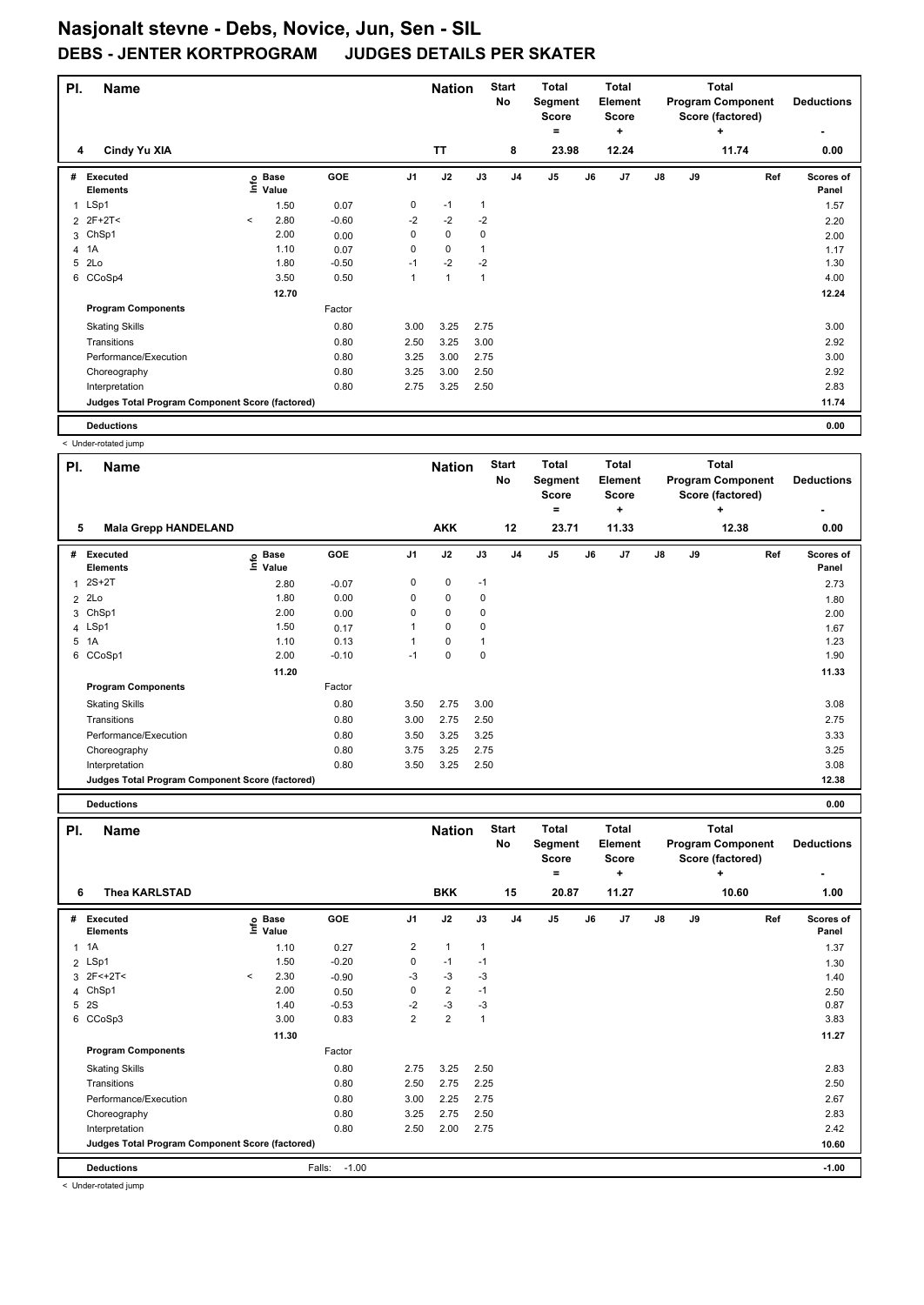| PI. | <b>Name</b>                                     |    |                   |         |                | <b>Nation</b> |             | <b>Start</b><br><b>No</b> | <b>Total</b><br>Segment<br><b>Score</b><br>= |    | <b>Total</b><br>Element<br><b>Score</b><br>٠ |    |    | <b>Total</b><br><b>Program Component</b><br>Score (factored)<br>٠ | <b>Deductions</b>  |
|-----|-------------------------------------------------|----|-------------------|---------|----------------|---------------|-------------|---------------------------|----------------------------------------------|----|----------------------------------------------|----|----|-------------------------------------------------------------------|--------------------|
| 7   | Oda BLØ BRUNE                                   |    |                   |         |                | <b>BKK</b>    |             | 18                        | 20.28                                        |    | 10.10                                        |    |    | 10.18                                                             | 0.00               |
| #   | <b>Executed</b><br><b>Elements</b>              |    | e Base<br>⊆ Value | GOE     | J <sub>1</sub> | J2            | J3          | J <sub>4</sub>            | J <sub>5</sub>                               | J6 | J <sub>7</sub>                               | J8 | J9 | Ref                                                               | Scores of<br>Panel |
| 1   | ChSp1                                           |    | 2.00              | 0.67    |                | $\mathbf{1}$  | $\mathbf 0$ |                           |                                              |    |                                              |    |    |                                                                   | 2.67               |
|     | 2 LSp1                                          |    | 1.50              | $-0.20$ | 0              | $-1$          | $-1$        |                           |                                              |    |                                              |    |    |                                                                   | 1.30               |
|     | 3 2S+1Lo<<                                      | << | 1.40              | $-0.40$ | $-2$           | $-2$          | $-2$        |                           |                                              |    |                                              |    |    |                                                                   | 1.00               |
| 4   | 2T                                              |    | 1.40              | $-0.20$ | $-1$           | $-1$          | $-1$        |                           |                                              |    |                                              |    |    |                                                                   | 1.20               |
| 5   | 1A                                              |    | 1.10              | 0.00    | 0              | $\mathbf 0$   | 0           |                           |                                              |    |                                              |    |    |                                                                   | 1.10               |
|     | 6 CCoSp2                                        |    | 2.50              | 0.33    |                | 1             | $\mathbf 0$ |                           |                                              |    |                                              |    |    |                                                                   | 2.83               |
|     |                                                 |    | 9.90              |         |                |               |             |                           |                                              |    |                                              |    |    |                                                                   | 10.10              |
|     | <b>Program Components</b>                       |    |                   | Factor  |                |               |             |                           |                                              |    |                                              |    |    |                                                                   |                    |
|     | <b>Skating Skills</b>                           |    |                   | 0.80    | 3.00           | 2.75          | 2.75        |                           |                                              |    |                                              |    |    |                                                                   | 2.83               |
|     | Transitions                                     |    |                   | 0.80    | 2.75           | 3.00          | 2.50        |                           |                                              |    |                                              |    |    |                                                                   | 2.75               |
|     | Performance/Execution                           |    |                   | 0.80    | 2.50           | 2.50          | 2.50        |                           |                                              |    |                                              |    |    |                                                                   | 2.50               |
|     | Choreography                                    |    |                   | 0.80    | 2.25           | 2.75          | 2.00        |                           |                                              |    |                                              |    |    |                                                                   | 2.33               |
|     | Interpretation                                  |    |                   | 0.80    | 2.50           | 2.25          | 2.25        |                           |                                              |    |                                              |    |    |                                                                   | 2.33               |
|     | Judges Total Program Component Score (factored) |    |                   |         |                |               |             |                           |                                              |    |                                              |    |    |                                                                   | 10.18              |
|     | <b>Deductions</b>                               |    |                   |         |                |               |             |                           |                                              |    |                                              |    |    |                                                                   | 0.00               |

<< Downgraded jump

|              | A Downgraucu jump                               |    |                            |         |                |               |      |                    |                                         |    |                                  |               |    |                                                              |                    |
|--------------|-------------------------------------------------|----|----------------------------|---------|----------------|---------------|------|--------------------|-----------------------------------------|----|----------------------------------|---------------|----|--------------------------------------------------------------|--------------------|
| PI.          | <b>Name</b>                                     |    |                            |         |                | <b>Nation</b> |      | <b>Start</b><br>No | <b>Total</b><br>Segment<br><b>Score</b> |    | Total<br>Element<br><b>Score</b> |               |    | <b>Total</b><br><b>Program Component</b><br>Score (factored) | <b>Deductions</b>  |
|              |                                                 |    |                            |         |                |               |      |                    | $=$                                     |    | ÷                                |               |    | ٠                                                            |                    |
| 8            | <b>Silje THRONÆS</b>                            |    |                            |         |                | <b>TSK</b>    |      | 9                  | 19.85                                   |    | 10.37                            |               |    | 9.48                                                         | 0.00               |
| #            | Executed<br><b>Elements</b>                     |    | e Base<br>E Value<br>Value | GOE     | J <sub>1</sub> | J2            | J3   | J <sub>4</sub>     | J <sub>5</sub>                          | J6 | J <sub>7</sub>                   | $\mathsf{J}8$ | J9 | Ref                                                          | Scores of<br>Panel |
| $\mathbf{1}$ | 1A                                              |    | 1.10                       | 0.07    | 1              | 0             | 0    |                    |                                         |    |                                  |               |    |                                                              | 1.17               |
|              | $2$ $2Lo$                                       |    | 1.80                       | $-0.10$ | $-1$           | 0             | 0    |                    |                                         |    |                                  |               |    |                                                              | 1.70               |
|              | 3 LSp1                                          |    | 1.50                       | $-0.10$ | 0              | $-1$          | 0    |                    |                                         |    |                                  |               |    |                                                              | 1.40               |
|              | 4 ChSp1                                         |    | 2.00                       | 0.67    |                | 0             |      |                    |                                         |    |                                  |               |    |                                                              | 2.67               |
|              | 5 2S+1Lo<<                                      | << | 1.40                       | $-0.47$ | $-2$           | $-3$          | $-2$ |                    |                                         |    |                                  |               |    |                                                              | 0.93               |
|              | 6 CCoSp2                                        |    | 2.50                       | 0.00    | 0              | 0             | 0    |                    |                                         |    |                                  |               |    |                                                              | 2.50               |
|              |                                                 |    | 10.30                      |         |                |               |      |                    |                                         |    |                                  |               |    |                                                              | 10.37              |
|              | <b>Program Components</b>                       |    |                            | Factor  |                |               |      |                    |                                         |    |                                  |               |    |                                                              |                    |
|              | <b>Skating Skills</b>                           |    |                            | 0.80    | 2.50           | 2.50          | 2.50 |                    |                                         |    |                                  |               |    |                                                              | 2.50               |
|              | Transitions                                     |    |                            | 0.80    | 2.00           | 2.25          | 2.25 |                    |                                         |    |                                  |               |    |                                                              | 2.17               |
|              | Performance/Execution                           |    |                            | 0.80    | 2.50           | 2.50          | 2.50 |                    |                                         |    |                                  |               |    |                                                              | 2.50               |
|              | Choreography                                    |    |                            | 0.80    | 2.75           | 2.25          | 2.25 |                    |                                         |    |                                  |               |    |                                                              | 2.42               |
|              | Interpretation                                  |    |                            | 0.80    | 2.25           | 2.00          | 2.50 |                    |                                         |    |                                  |               |    |                                                              | 2.25               |
|              | Judges Total Program Component Score (factored) |    |                            |         |                |               |      |                    |                                         |    |                                  |               |    |                                                              | 9.48               |
|              | <b>Deductions</b>                               |    |                            |         |                |               |      |                    |                                         |    |                                  |               |    |                                                              | 0.00               |

<< Downgraded jump

| PI.            | <b>Name</b>                                     |         |                                  |         |                | <b>Nation</b>  |           | <b>Start</b><br><b>No</b> | <b>Total</b><br>Segment<br><b>Score</b><br>۰ |    | <b>Total</b><br>Element<br>Score<br>÷ |    |    | <b>Total</b><br><b>Program Component</b><br>Score (factored)<br>٠ | <b>Deductions</b>  |
|----------------|-------------------------------------------------|---------|----------------------------------|---------|----------------|----------------|-----------|---------------------------|----------------------------------------------|----|---------------------------------------|----|----|-------------------------------------------------------------------|--------------------|
| 9              | <b>Ragnhild EGGAN</b>                           |         |                                  |         |                | <b>TSK</b>     |           | 16                        | 19.23                                        |    | 9.57                                  |    |    | 9.66                                                              | 0.00               |
| #              | <b>Executed</b><br><b>Elements</b>              |         | <b>Base</b><br>e Base<br>⊑ Value | GOE     | J <sub>1</sub> | J2             | J3        | J <sub>4</sub>            | J <sub>5</sub>                               | J6 | J7                                    | J8 | J9 | Ref                                                               | Scores of<br>Panel |
| $\overline{1}$ | $2S+1Lo$                                        |         | 1.90                             | 0.00    | 0              | $\mathbf 0$    | $\pmb{0}$ |                           |                                              |    |                                       |    |    |                                                                   | 1.90               |
|                | 2 LSp1                                          |         | 1.50                             | 0.50    | 1              | $\overline{1}$ |           |                           |                                              |    |                                       |    |    |                                                                   | 2.00               |
| 3              | ChSp1                                           |         | 2.00                             | 0.17    |                | $-1$           | 0         |                           |                                              |    |                                       |    |    |                                                                   | 2.17               |
|                | 4 2Lo<                                          | $\prec$ | 1.30                             | $-0.80$ | -3             | $-3$           | $-2$      |                           |                                              |    |                                       |    |    |                                                                   | 0.50               |
| 5              | 1A                                              |         | 1.10                             | 0.00    | 0              | $\mathbf 0$    | 0         |                           |                                              |    |                                       |    |    |                                                                   | 1.10               |
|                | 6 CCoSp1                                        |         | 2.00                             | $-0.10$ | 0              | $-1$           | 0         |                           |                                              |    |                                       |    |    |                                                                   | 1.90               |
|                |                                                 |         | 9.80                             |         |                |                |           |                           |                                              |    |                                       |    |    |                                                                   | 9.57               |
|                | <b>Program Components</b>                       |         |                                  | Factor  |                |                |           |                           |                                              |    |                                       |    |    |                                                                   |                    |
|                | <b>Skating Skills</b>                           |         |                                  | 0.80    | 2.75           | 2.25           | 2.50      |                           |                                              |    |                                       |    |    |                                                                   | 2.50               |
|                | Transitions                                     |         |                                  | 0.80    | 2.50           | 1.75           | 2.00      |                           |                                              |    |                                       |    |    |                                                                   | 2.08               |
|                | Performance/Execution                           |         |                                  | 0.80    | 3.00           | 2.25           | 2.25      |                           |                                              |    |                                       |    |    |                                                                   | 2.50               |
|                | Choreography                                    |         |                                  | 0.80    | 2.75           | 2.25           | 2.50      |                           |                                              |    |                                       |    |    |                                                                   | 2.50               |
|                | Interpretation                                  |         |                                  | 0.80    | 3.00           | 2.00           | 2.50      |                           |                                              |    |                                       |    |    |                                                                   | 2.50               |
|                | Judges Total Program Component Score (factored) |         |                                  |         |                |                |           |                           |                                              |    |                                       |    |    |                                                                   | 9.66               |
|                | <b>Deductions</b>                               |         |                                  |         |                |                |           |                           |                                              |    |                                       |    |    |                                                                   | 0.00               |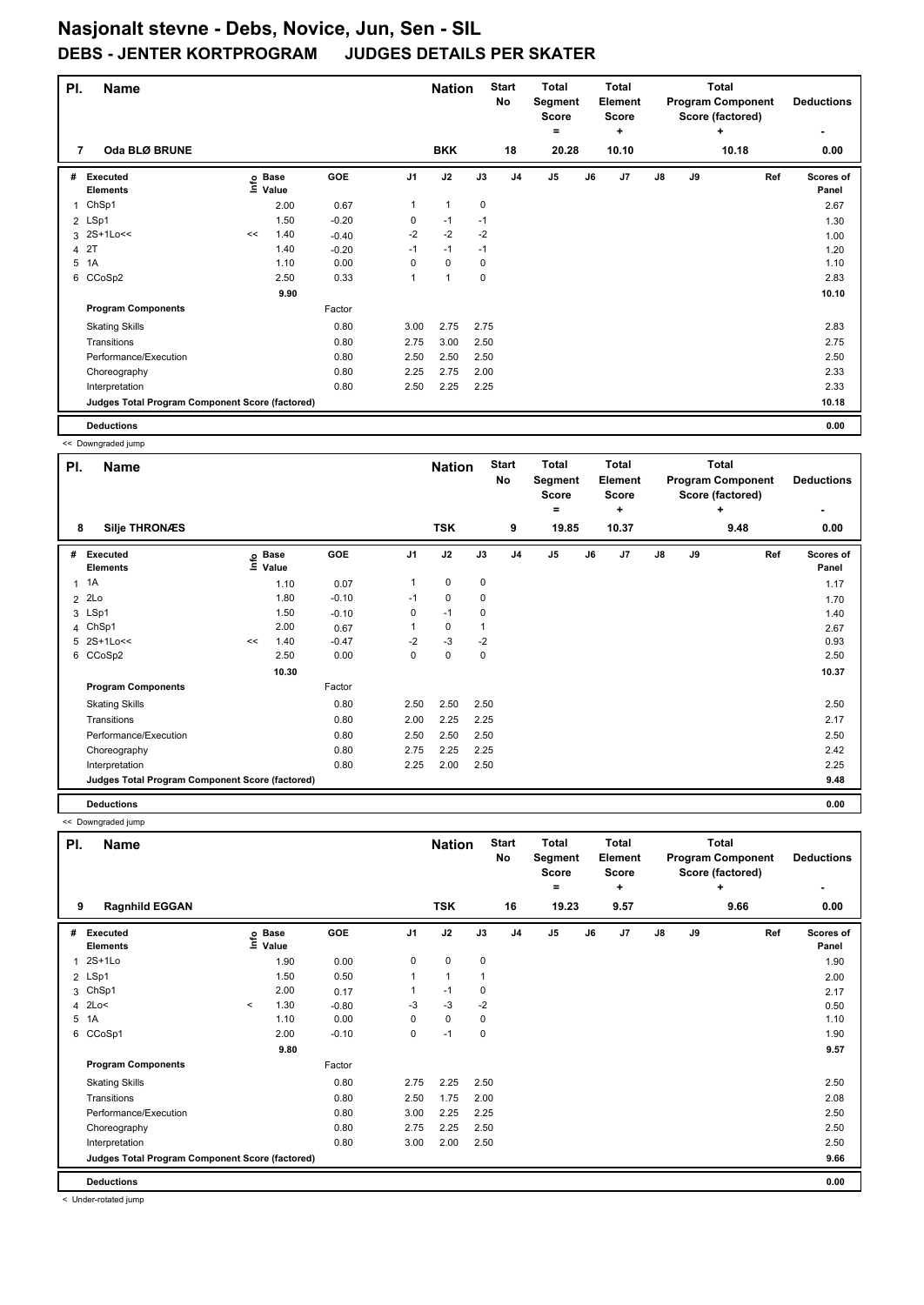| PI.            | <b>Name</b>                                     |         |                            |         |                | <b>Nation</b> |      | <b>Start</b><br><b>No</b> | <b>Total</b><br>Segment<br><b>Score</b><br>= |    | <b>Total</b><br>Element<br><b>Score</b><br>٠ |    |    | <b>Total</b><br><b>Program Component</b><br>Score (factored)<br>٠ | <b>Deductions</b>  |
|----------------|-------------------------------------------------|---------|----------------------------|---------|----------------|---------------|------|---------------------------|----------------------------------------------|----|----------------------------------------------|----|----|-------------------------------------------------------------------|--------------------|
| 10             | <b>Sunniva HANSEN</b>                           |         |                            |         |                | <b>OSK</b>    |      | $\overline{7}$            | 19.05                                        |    | 9.97                                         |    |    | 9.08                                                              | 0.00               |
| #              | <b>Executed</b><br><b>Elements</b>              |         | e Base<br>⊆ Value<br>Value | GOE     | J <sub>1</sub> | J2            | J3   | J <sub>4</sub>            | J <sub>5</sub>                               | J6 | J <sub>7</sub>                               | J8 | J9 | Ref                                                               | Scores of<br>Panel |
| 1              | $2S+2T<<$                                       | <<      | 1.80                       | $-0.53$ | $-2$           | $-3$          | $-3$ |                           |                                              |    |                                              |    |    |                                                                   | 1.27               |
|                | 2 ChSp1                                         |         | 2.00                       | 0.33    | 0              | $\mathbf{1}$  | 0    |                           |                                              |    |                                              |    |    |                                                                   | 2.33               |
|                | 3 CCoSp3                                        |         | 3.00                       | 0.07    |                | 0             | $-1$ |                           |                                              |    |                                              |    |    |                                                                   | 3.07               |
| $\overline{a}$ | 2Lo<                                            | $\prec$ | 1.30                       | $-0.50$ | $-2$           | $-1$          | $-2$ |                           |                                              |    |                                              |    |    |                                                                   | 0.80               |
| 5              | 1A                                              |         | 1.10                       | 0.00    | 0              | $\pmb{0}$     | 0    |                           |                                              |    |                                              |    |    |                                                                   | 1.10               |
|                | 6 LSp1                                          |         | 1.50                       | $-0.10$ | 0              | $\pmb{0}$     | $-1$ |                           |                                              |    |                                              |    |    |                                                                   | 1.40               |
|                |                                                 |         | 10.70                      |         |                |               |      |                           |                                              |    |                                              |    |    |                                                                   | 9.97               |
|                | <b>Program Components</b>                       |         |                            | Factor  |                |               |      |                           |                                              |    |                                              |    |    |                                                                   |                    |
|                | <b>Skating Skills</b>                           |         |                            | 0.80    | 2.50           | 2.50          | 2.50 |                           |                                              |    |                                              |    |    |                                                                   | 2.50               |
|                | Transitions                                     |         |                            | 0.80    | 2.25           | 2.25          | 2.00 |                           |                                              |    |                                              |    |    |                                                                   | 2.17               |
|                | Performance/Execution                           |         |                            | 0.80    | 2.50           | 2.75          | 2.00 |                           |                                              |    |                                              |    |    |                                                                   | 2.42               |
|                | Choreography                                    |         |                            | 0.80    | 2.00           | 2.50          | 2.25 |                           |                                              |    |                                              |    |    |                                                                   | 2.25               |
|                | Interpretation                                  |         |                            | 0.80    | 2.00           | 1.75          | 2.25 |                           |                                              |    |                                              |    |    |                                                                   | 2.00               |
|                | Judges Total Program Component Score (factored) |         |                            |         |                |               |      |                           |                                              |    |                                              |    |    |                                                                   | 9.08               |
|                | <b>Deductions</b>                               |         |                            |         |                |               |      |                           |                                              |    |                                              |    |    |                                                                   | 0.00               |

< Under-rotated jump << Downgraded jump

| PI.          | <b>Name</b>                                     |                            |            |      | <b>Nation</b> |      | <b>Start</b><br>No | <b>Total</b><br>Segment<br><b>Score</b> |    | Total<br>Element<br><b>Score</b> |               |    | <b>Total</b><br><b>Program Component</b><br>Score (factored) | <b>Deductions</b>  |
|--------------|-------------------------------------------------|----------------------------|------------|------|---------------|------|--------------------|-----------------------------------------|----|----------------------------------|---------------|----|--------------------------------------------------------------|--------------------|
| 11           | Elisabeth VOSSGÅRD                              |                            |            |      | <b>BKK</b>    |      | 20                 | ۰<br>18.21                              |    | ٠<br>10.07                       |               |    | ÷<br>8.14                                                    | 0.00               |
|              |                                                 |                            |            |      |               |      |                    |                                         |    |                                  |               |    |                                                              |                    |
| #            | Executed<br><b>Elements</b>                     | e Base<br>E Value<br>Value | <b>GOE</b> | J1   | J2            | J3   | J <sub>4</sub>     | J <sub>5</sub>                          | J6 | J7                               | $\mathsf{J}8$ | J9 | Ref                                                          | Scores of<br>Panel |
| $\mathbf{1}$ | ChSp1                                           | 2.00                       | $-0.33$    | $-1$ | $-1$          | 0    |                    |                                         |    |                                  |               |    |                                                              | 1.67               |
|              | 2 1A                                            | 1.10                       | 0.00       | 0    | $\mathbf 0$   | 0    |                    |                                         |    |                                  |               |    |                                                              | 1.10               |
| 3            | 2S                                              | 1.40                       | $-0.20$    | $-1$ | $-1$          | $-1$ |                    |                                         |    |                                  |               |    |                                                              | 1.20               |
|              | 4 CCoSp2                                        | 2.50                       | 0.50       |      | $\mathbf{1}$  |      |                    |                                         |    |                                  |               |    |                                                              | 3.00               |
|              | 5 2Lo+1T                                        | 2.20                       | $-0.60$    | $-2$ | $-2$          | $-2$ |                    |                                         |    |                                  |               |    |                                                              | 1.60               |
|              | 6 LSp1                                          | 1.50                       | 0.00       | 0    | $\mathbf 0$   | 0    |                    |                                         |    |                                  |               |    |                                                              | 1.50               |
|              |                                                 | 10.70                      |            |      |               |      |                    |                                         |    |                                  |               |    |                                                              | 10.07              |
|              | <b>Program Components</b>                       |                            | Factor     |      |               |      |                    |                                         |    |                                  |               |    |                                                              |                    |
|              | <b>Skating Skills</b>                           |                            | 0.80       | 2.50 | 2.00          | 2.25 |                    |                                         |    |                                  |               |    |                                                              | 2.25               |
|              | Transitions                                     |                            | 0.80       | 1.75 | 2.00          | 2.00 |                    |                                         |    |                                  |               |    |                                                              | 1.92               |
|              | Performance/Execution                           |                            | 0.80       | 2.25 | 1.50          | 2.25 |                    |                                         |    |                                  |               |    |                                                              | 2.00               |
|              | Choreography                                    |                            | 0.80       | 2.00 | 1.75          | 2.25 |                    |                                         |    |                                  |               |    |                                                              | 2.00               |
|              | Interpretation                                  |                            | 0.80       | 1.75 | 2.25          | 2.00 |                    |                                         |    |                                  |               |    |                                                              | 2.00               |
|              | Judges Total Program Component Score (factored) |                            |            |      |               |      |                    |                                         |    |                                  |               |    |                                                              | 8.14               |

| PI. | <b>Name</b>                                     |    |                   |         |                | <b>Nation</b> |      | <b>Start</b><br>No | <b>Total</b><br>Segment<br><b>Score</b><br>$\equiv$ |    | <b>Total</b><br>Element<br><b>Score</b><br>÷ |               |    | <b>Total</b><br><b>Program Component</b><br>Score (factored)<br>÷ | <b>Deductions</b>  |
|-----|-------------------------------------------------|----|-------------------|---------|----------------|---------------|------|--------------------|-----------------------------------------------------|----|----------------------------------------------|---------------|----|-------------------------------------------------------------------|--------------------|
| 12  | Fredrikke Sogn HOLLÆNDER                        |    |                   |         |                | <b>OSK</b>    |      | 6                  | 18.10                                               |    | 9.04                                         |               |    | 9.06                                                              | 0.00               |
| #   | <b>Executed</b><br><b>Elements</b>              |    | e Base<br>⊆ Value | GOE     | J <sub>1</sub> | J2            | J3   | J <sub>4</sub>     | J <sub>5</sub>                                      | J6 | J7                                           | $\mathsf{J}8$ | J9 | Ref                                                               | Scores of<br>Panel |
| 1   | 2Lo                                             |    | 1.80              | 0.00    | 0              | $\pmb{0}$     | 0    |                    |                                                     |    |                                              |               |    |                                                                   | 1.80               |
|     | $2S+2T<<$                                       | << | 1.80              | $-0.53$ | $-2$           | $-3$          | -3   |                    |                                                     |    |                                              |               |    |                                                                   | 1.27               |
|     | 3 LSp1                                          |    | 1.50              | $-0.20$ | 0              | $-2$          | 0    |                    |                                                     |    |                                              |               |    |                                                                   | 1.30               |
| 4   | ChSp1                                           |    | 2.00              | 0.00    | $\Omega$       | $\mathbf 0$   | 0    |                    |                                                     |    |                                              |               |    |                                                                   | 2.00               |
| 5   | 1A                                              |    | 1.10              | 0.07    | $\Omega$       | $\mathbf{1}$  | 0    |                    |                                                     |    |                                              |               |    |                                                                   | 1.17               |
| 6   | CCoSp1                                          |    | 2.00              | $-0.50$ | $-2$           | $-2$          | $-1$ |                    |                                                     |    |                                              |               |    |                                                                   | 1.50               |
|     |                                                 |    | 10.20             |         |                |               |      |                    |                                                     |    |                                              |               |    |                                                                   | 9.04               |
|     | <b>Program Components</b>                       |    |                   | Factor  |                |               |      |                    |                                                     |    |                                              |               |    |                                                                   |                    |
|     | <b>Skating Skills</b>                           |    |                   | 0.80    | 2.25           | 2.25          | 2.25 |                    |                                                     |    |                                              |               |    |                                                                   | 2.25               |
|     | Transitions                                     |    |                   | 0.80    | 1.75           | 2.25          | 1.75 |                    |                                                     |    |                                              |               |    |                                                                   | 1.92               |
|     | Performance/Execution                           |    |                   | 0.80    | 2.25           | 2.75          | 2.50 |                    |                                                     |    |                                              |               |    |                                                                   | 2.50               |
|     | Choreography                                    |    |                   | 0.80    | 2.50           | 2.50          | 2.00 |                    |                                                     |    |                                              |               |    |                                                                   | 2.33               |
|     | Interpretation                                  |    |                   | 0.80    | 1.75           | 3.25          | 2.00 |                    |                                                     |    |                                              |               |    |                                                                   | 2.33               |
|     | Judges Total Program Component Score (factored) |    |                   |         |                |               |      |                    |                                                     |    |                                              |               |    |                                                                   | 9.06               |
|     | <b>Deductions</b>                               |    |                   |         |                |               |      |                    |                                                     |    |                                              |               |    |                                                                   | 0.00               |

<< Downgraded jump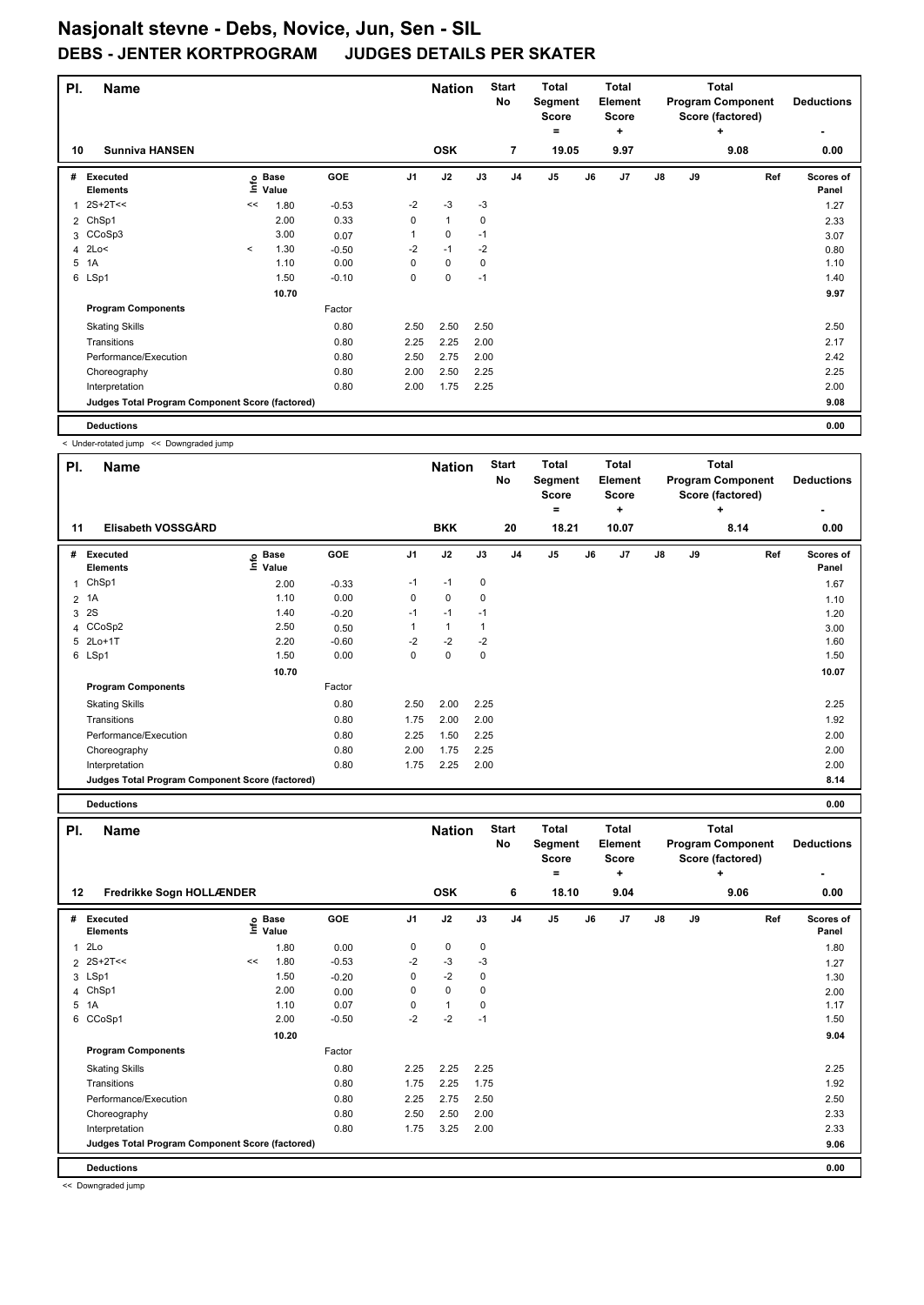# **Nasjonalt stevne - Debs, Novice, Jun, Sen - SIL DEBS - JENTER KORTPROGRAM**

| PI. | <b>Name</b>                                     |         |                            |         |                | <b>Nation</b> |      | <b>Start</b><br>No | <b>Total</b><br>Segment<br><b>Score</b><br>$\equiv$ |    | <b>Total</b><br><b>Element</b><br><b>Score</b><br>÷ |               |    | <b>Total</b><br><b>Program Component</b><br>Score (factored)<br>٠ | <b>Deductions</b>  |
|-----|-------------------------------------------------|---------|----------------------------|---------|----------------|---------------|------|--------------------|-----------------------------------------------------|----|-----------------------------------------------------|---------------|----|-------------------------------------------------------------------|--------------------|
| 13  | <b>Tonje OMLI-MOE</b>                           |         |                            |         |                | <b>BSK</b>    |      | 10                 | 17.48                                               |    | 8.40                                                |               |    | 9.08                                                              | 0.00               |
| #   | <b>Executed</b><br><b>Elements</b>              |         | e Base<br>⊑ Value<br>Value | GOE     | J <sub>1</sub> | J2            | J3   | J <sub>4</sub>     | J <sub>5</sub>                                      | J6 | J7                                                  | $\mathsf{J}8$ | J9 | Ref                                                               | Scores of<br>Panel |
| 1   | 2Lz*+2Lo<*+2Lo<*                                | $\,<\,$ | 0.00                       | 0.00    |                |               |      |                    |                                                     |    |                                                     |               |    |                                                                   | 0.00               |
|     | 2 1A                                            |         | 1.10                       | 0.13    |                | $\mathbf 1$   | 0    |                    |                                                     |    |                                                     |               |    |                                                                   | 1.23               |
| 3   | ChSp1                                           |         | 2.00                       | 0.17    | 0              | $\mathbf 1$   | $-1$ |                    |                                                     |    |                                                     |               |    |                                                                   | 2.17               |
|     | 4 LSp1                                          |         | 1.50                       | $-0.10$ | 0              | 0             | $-1$ |                    |                                                     |    |                                                     |               |    |                                                                   | 1.40               |
| 5   | 2F                                              |         | 1.80                       | 0.00    | 0              | $\mathbf 0$   | 0    |                    |                                                     |    |                                                     |               |    |                                                                   | 1.80               |
| 6   | CCoSp1                                          |         | 2.00                       | $-0.20$ | 0              | $-1$          | $-1$ |                    |                                                     |    |                                                     |               |    |                                                                   | 1.80               |
|     |                                                 |         | 8.40                       |         |                |               |      |                    |                                                     |    |                                                     |               |    |                                                                   | 8.40               |
|     | <b>Program Components</b>                       |         |                            | Factor  |                |               |      |                    |                                                     |    |                                                     |               |    |                                                                   |                    |
|     | <b>Skating Skills</b>                           |         |                            | 0.80    | 3.00           | 3.00          | 2.50 |                    |                                                     |    |                                                     |               |    |                                                                   | 2.83               |
|     | Transitions                                     |         |                            | 0.80    | 2.50           | 2.25          | 2.00 |                    |                                                     |    |                                                     |               |    |                                                                   | 2.25               |
|     | Performance/Execution                           |         |                            | 0.80    | 2.25           | 2.50          | 1.75 |                    |                                                     |    |                                                     |               |    |                                                                   | 2.17               |
|     | Choreography                                    |         |                            | 0.80    | 2.25           | 2.00          | 2.25 |                    |                                                     |    |                                                     |               |    |                                                                   | 2.17               |
|     | Interpretation                                  |         |                            | 0.80    | 2.50           | 1.50          | 1.75 |                    |                                                     |    |                                                     |               |    |                                                                   | 1.92               |
|     | Judges Total Program Component Score (factored) |         |                            |         |                |               |      |                    |                                                     |    |                                                     |               |    |                                                                   | 9.08               |
|     | <b>Deductions</b>                               |         |                            |         |                |               |      |                    |                                                     |    |                                                     |               |    |                                                                   | 0.00               |

< Under-rotated jump \* Invalid element

| ÷<br>$\equiv$<br>÷<br><b>BKK</b><br>$\mathbf{2}$<br>17.29<br>11.03<br>7.26<br><b>Camilla Schjøtt HANNEVIG</b><br>14<br><b>GOE</b><br>J2<br>J3<br>J <sub>4</sub><br>J5<br>J <sub>7</sub><br>$\mathsf{J}8$<br><b>Base</b><br>J1<br>J6<br>J9<br>Executed<br>Ref<br>#<br>١nf٥<br>Value<br><b>Elements</b><br>LSp1<br>2<br>1<br>1<br>0.67<br>1.50<br>$\mathbf{1}$<br>2.00<br>0.33<br>0<br>2 ChSp1<br>0<br>1<br>3 1A<br>1.10<br>0<br>1<br>0.13<br>$-3$<br>-3<br>4 2S+COMBO<br>1.40<br>-3<br>$-0.60$<br>5 2T<br>$-0.07$<br>0<br>1.40<br>$\Omega$<br>$-1$<br>3.00<br>0.17<br>6 CCoSp3<br>0<br>1<br>$\mathbf 0$<br>10.40<br><b>Program Components</b><br>Factor<br>2.25<br><b>Skating Skills</b><br>0.80<br>2.25<br>2.50<br>0.80<br>1.25<br>Transitions<br>1.75<br>1.50<br>Performance/Execution<br>0.80<br>1.25<br>2.25<br>2.00 | <b>Deductions</b>  | <b>Total</b><br><b>Program Component</b><br>Score (factored) |  | Total<br>Element<br><b>Score</b> | <b>Total</b><br>Segment<br><b>Score</b> | <b>Start</b><br><b>No</b> | <b>Nation</b> |  | <b>Name</b> | PI. |
|-------------------------------------------------------------------------------------------------------------------------------------------------------------------------------------------------------------------------------------------------------------------------------------------------------------------------------------------------------------------------------------------------------------------------------------------------------------------------------------------------------------------------------------------------------------------------------------------------------------------------------------------------------------------------------------------------------------------------------------------------------------------------------------------------------------------------|--------------------|--------------------------------------------------------------|--|----------------------------------|-----------------------------------------|---------------------------|---------------|--|-------------|-----|
|                                                                                                                                                                                                                                                                                                                                                                                                                                                                                                                                                                                                                                                                                                                                                                                                                         |                    |                                                              |  |                                  |                                         |                           |               |  |             |     |
|                                                                                                                                                                                                                                                                                                                                                                                                                                                                                                                                                                                                                                                                                                                                                                                                                         | 1.00               |                                                              |  |                                  |                                         |                           |               |  |             |     |
|                                                                                                                                                                                                                                                                                                                                                                                                                                                                                                                                                                                                                                                                                                                                                                                                                         | Scores of<br>Panel |                                                              |  |                                  |                                         |                           |               |  |             |     |
|                                                                                                                                                                                                                                                                                                                                                                                                                                                                                                                                                                                                                                                                                                                                                                                                                         | 2.17               |                                                              |  |                                  |                                         |                           |               |  |             |     |
|                                                                                                                                                                                                                                                                                                                                                                                                                                                                                                                                                                                                                                                                                                                                                                                                                         | 2.33               |                                                              |  |                                  |                                         |                           |               |  |             |     |
|                                                                                                                                                                                                                                                                                                                                                                                                                                                                                                                                                                                                                                                                                                                                                                                                                         | 1.23               |                                                              |  |                                  |                                         |                           |               |  |             |     |
|                                                                                                                                                                                                                                                                                                                                                                                                                                                                                                                                                                                                                                                                                                                                                                                                                         | 0.80               |                                                              |  |                                  |                                         |                           |               |  |             |     |
|                                                                                                                                                                                                                                                                                                                                                                                                                                                                                                                                                                                                                                                                                                                                                                                                                         | 1.33               |                                                              |  |                                  |                                         |                           |               |  |             |     |
|                                                                                                                                                                                                                                                                                                                                                                                                                                                                                                                                                                                                                                                                                                                                                                                                                         | 3.17               |                                                              |  |                                  |                                         |                           |               |  |             |     |
|                                                                                                                                                                                                                                                                                                                                                                                                                                                                                                                                                                                                                                                                                                                                                                                                                         | 11.03              |                                                              |  |                                  |                                         |                           |               |  |             |     |
|                                                                                                                                                                                                                                                                                                                                                                                                                                                                                                                                                                                                                                                                                                                                                                                                                         |                    |                                                              |  |                                  |                                         |                           |               |  |             |     |
|                                                                                                                                                                                                                                                                                                                                                                                                                                                                                                                                                                                                                                                                                                                                                                                                                         | 2.33               |                                                              |  |                                  |                                         |                           |               |  |             |     |
|                                                                                                                                                                                                                                                                                                                                                                                                                                                                                                                                                                                                                                                                                                                                                                                                                         | 1.50               |                                                              |  |                                  |                                         |                           |               |  |             |     |
|                                                                                                                                                                                                                                                                                                                                                                                                                                                                                                                                                                                                                                                                                                                                                                                                                         | 1.83               |                                                              |  |                                  |                                         |                           |               |  |             |     |
| 1.75<br>0.80<br>1.75<br>1.50<br>Choreography                                                                                                                                                                                                                                                                                                                                                                                                                                                                                                                                                                                                                                                                                                                                                                            | 1.67               |                                                              |  |                                  |                                         |                           |               |  |             |     |
| 0.80<br>1.50<br>Interpretation<br>1.75<br>2.00                                                                                                                                                                                                                                                                                                                                                                                                                                                                                                                                                                                                                                                                                                                                                                          | 1.75               |                                                              |  |                                  |                                         |                           |               |  |             |     |
| Judges Total Program Component Score (factored)                                                                                                                                                                                                                                                                                                                                                                                                                                                                                                                                                                                                                                                                                                                                                                         | 7.26               |                                                              |  |                                  |                                         |                           |               |  |             |     |

**Deductions** Falls: -1.00 **-1.00**

×

| PI. | <b>Name</b>                                     |         |                            |         |                | <b>Nation</b> |             | <b>Start</b><br>No | <b>Total</b><br>Segment<br><b>Score</b> |    | <b>Total</b><br>Element<br><b>Score</b> |               |    | <b>Total</b><br><b>Program Component</b><br>Score (factored) | <b>Deductions</b>         |
|-----|-------------------------------------------------|---------|----------------------------|---------|----------------|---------------|-------------|--------------------|-----------------------------------------|----|-----------------------------------------|---------------|----|--------------------------------------------------------------|---------------------------|
|     |                                                 |         |                            |         |                |               |             |                    | =                                       |    | ٠                                       |               |    | ÷                                                            | ٠                         |
| 15  | Josefine JØRNSEN                                |         |                            |         |                | <b>AKK</b>    |             | 4                  | 17.27                                   |    | 9.33                                    |               |    | 7.94                                                         | 0.00                      |
|     | # Executed<br><b>Elements</b>                   |         | e Base<br>E Value<br>Value | GOE     | J <sub>1</sub> | J2            | J3          | J <sub>4</sub>     | J <sub>5</sub>                          | J6 | J7                                      | $\mathsf{J}8$ | J9 | Ref                                                          | <b>Scores of</b><br>Panel |
|     | $1 \t1A$                                        |         | 1.10                       | 0.00    | 0              | $\mathbf 0$   | $\mathbf 0$ |                    |                                         |    |                                         |               |    |                                                              | 1.10                      |
|     | 2 LSp1                                          |         | 1.50                       | $-0.20$ | $-1$           | $-1$          | 0           |                    |                                         |    |                                         |               |    |                                                              | 1.30                      |
| 3   | 2Lo<                                            | $\prec$ | 1.30                       | $-0.60$ | $-2$           | $-2$          | $-2$        |                    |                                         |    |                                         |               |    |                                                              | 0.70                      |
|     | 4 ChSp1                                         |         | 2.00                       | 0.33    |                | $\mathbf 0$   | 0           |                    |                                         |    |                                         |               |    |                                                              | 2.33                      |
|     | $5$ 2S+2T<                                      |         | 2.40                       | $-0.40$ | $-2$           | $-2$          | $-2$        |                    |                                         |    |                                         |               |    |                                                              | 2.00                      |
|     | 6 CCoSp1                                        |         | 2.00                       | $-0.10$ | 0              | $-1$          | 0           |                    |                                         |    |                                         |               |    |                                                              | 1.90                      |
|     |                                                 |         | 10.30                      |         |                |               |             |                    |                                         |    |                                         |               |    |                                                              | 9.33                      |
|     | <b>Program Components</b>                       |         |                            | Factor  |                |               |             |                    |                                         |    |                                         |               |    |                                                              |                           |
|     | <b>Skating Skills</b>                           |         |                            | 0.80    | 2.25           | 2.25          | 2.25        |                    |                                         |    |                                         |               |    |                                                              | 2.25                      |
|     | Transitions                                     |         |                            | 0.80    | 1.75           | 1.75          | 1.75        |                    |                                         |    |                                         |               |    |                                                              | 1.75                      |
|     | Performance/Execution                           |         |                            | 0.80    | 2.25           | 2.25          | 2.00        |                    |                                         |    |                                         |               |    |                                                              | 2.17                      |
|     | Choreography                                    |         |                            | 0.80    | 2.00           | 1.75          | 1.75        |                    |                                         |    |                                         |               |    |                                                              | 1.83                      |
|     | Interpretation                                  |         |                            | 0.80    | 2.00           | 1.75          | 2.00        |                    |                                         |    |                                         |               |    |                                                              | 1.92                      |
|     | Judges Total Program Component Score (factored) |         |                            |         |                |               |             |                    |                                         |    |                                         |               |    |                                                              | 7.94                      |
|     | <b>Deductions</b>                               |         |                            |         |                |               |             |                    |                                         |    |                                         |               |    |                                                              | 0.00                      |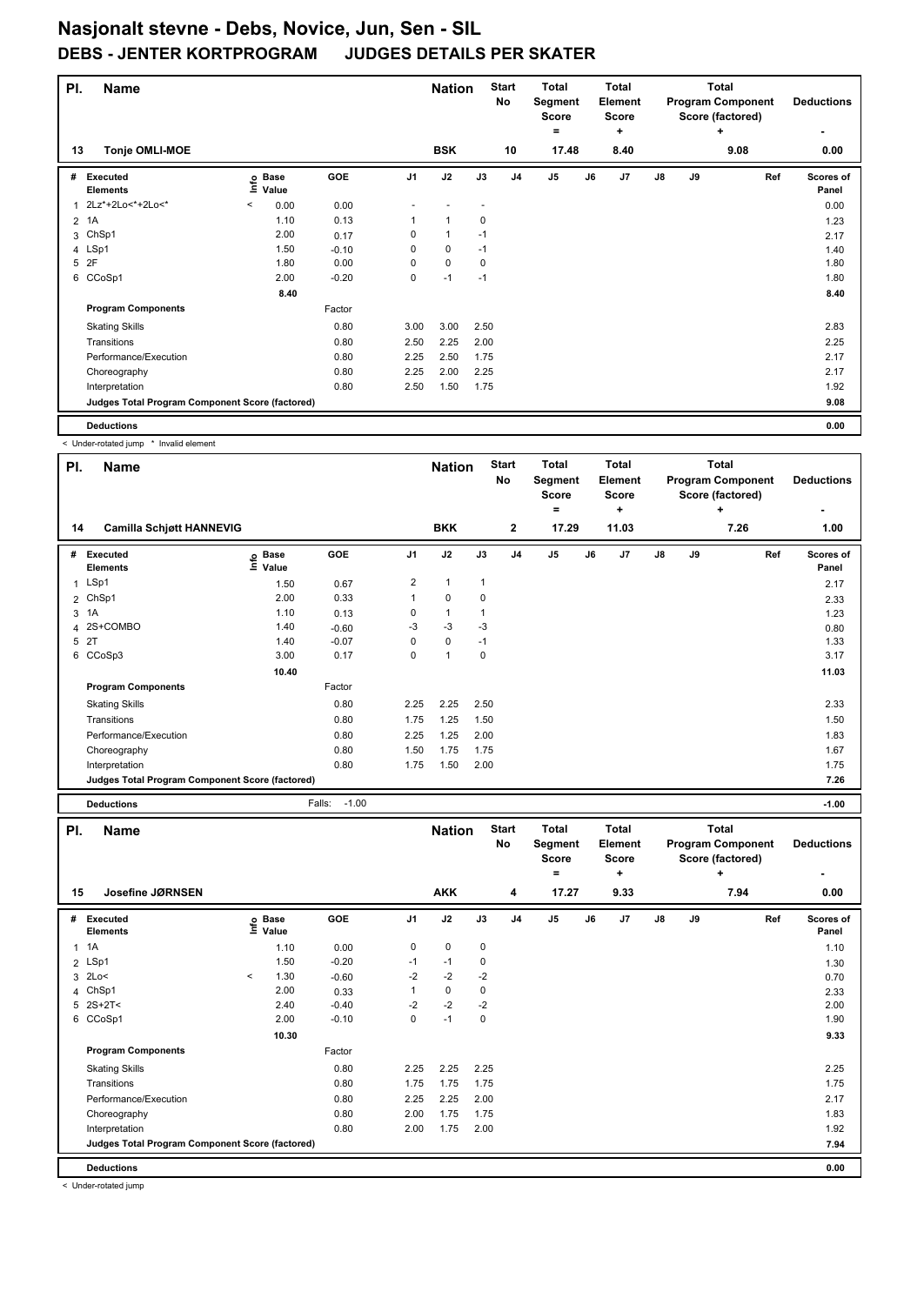| PI. | <b>Name</b>                                     |    |                            |                   |                | <b>Nation</b> |      | <b>Start</b><br>No | <b>Total</b><br>Segment<br><b>Score</b><br>Ξ. |    | <b>Total</b><br>Element<br>Score<br>٠ |               |    | <b>Total</b><br><b>Program Component</b><br>Score (factored)<br>٠ | <b>Deductions</b>  |
|-----|-------------------------------------------------|----|----------------------------|-------------------|----------------|---------------|------|--------------------|-----------------------------------------------|----|---------------------------------------|---------------|----|-------------------------------------------------------------------|--------------------|
| 16  | <b>Thea HOLMSEN</b>                             |    |                            |                   |                | <b>TT</b>     |      | 13                 | 16.91                                         |    | 8.57                                  |               |    | 9.34                                                              | 1.00               |
| #   | Executed<br><b>Elements</b>                     |    | e Base<br>⊆ Value<br>Value | GOE               | J <sub>1</sub> | J2            | J3   | J <sub>4</sub>     | J <sub>5</sub>                                | J6 | J <sub>7</sub>                        | $\mathsf{J}8$ | J9 | Ref                                                               | Scores of<br>Panel |
| 1   | 2Lz                                             |    | 2.10                       | $-0.80$           | $-2$           | $-3$          | -3   |                    |                                               |    |                                       |               |    |                                                                   | 1.30               |
|     | 2 2F+1T<<                                       | << | 1.80                       | $-0.90$           | $-3$           | $-3$          | $-3$ |                    |                                               |    |                                       |               |    |                                                                   | 0.90               |
|     | 3 LSp2                                          |    | 1.90                       | $-0.10$           | 0              | $-1$          | 0    |                    |                                               |    |                                       |               |    |                                                                   | 1.80               |
|     | 4 1A                                            |    | 1.10                       | $-0.53$           | $-2$           | $-3$          | $-3$ |                    |                                               |    |                                       |               |    |                                                                   | 0.57               |
| 5   | CCoSp2                                          |    | 2.50                       | 0.00              | 0              | $\mathbf 0$   | 0    |                    |                                               |    |                                       |               |    |                                                                   | 2.50               |
| 6   | ChSp1                                           |    | 2.00                       | $-0.50$           | $-1$           | $-1$          | $-1$ |                    |                                               |    |                                       |               |    |                                                                   | 1.50               |
|     |                                                 |    | 11.40                      |                   |                |               |      |                    |                                               |    |                                       |               |    |                                                                   | 8.57               |
|     | <b>Program Components</b>                       |    |                            | Factor            |                |               |      |                    |                                               |    |                                       |               |    |                                                                   |                    |
|     | <b>Skating Skills</b>                           |    |                            | 0.80              | 3.00           | 2.75          | 2.25 |                    |                                               |    |                                       |               |    |                                                                   | 2.67               |
|     | Transitions                                     |    |                            | 0.80              | 2.50           | 2.75          | 1.75 |                    |                                               |    |                                       |               |    |                                                                   | 2.33               |
|     | Performance/Execution                           |    |                            | 0.80              | 2.50           | 2.00          | 2.25 |                    |                                               |    |                                       |               |    |                                                                   | 2.25               |
|     | Choreography                                    |    |                            | 0.80              | 3.00           | 2.50          | 2.00 |                    |                                               |    |                                       |               |    |                                                                   | 2.50               |
|     | Interpretation                                  |    |                            | 0.80              | 2.25           | 1.75          | 1.75 |                    |                                               |    |                                       |               |    |                                                                   | 1.92               |
|     | Judges Total Program Component Score (factored) |    |                            |                   |                |               |      |                    |                                               |    |                                       |               |    |                                                                   | 9.34               |
|     | <b>Deductions</b>                               |    |                            | $-1.00$<br>Falls: |                |               |      |                    |                                               |    |                                       |               |    |                                                                   | $-1.00$            |

<< Downgraded jump

|              | - - - - - - <del>-</del> - - - - - - - - - - - - |         |                            |         |                |               |      |                    |                                         |    |                                         |               |    |                                                              |                    |
|--------------|--------------------------------------------------|---------|----------------------------|---------|----------------|---------------|------|--------------------|-----------------------------------------|----|-----------------------------------------|---------------|----|--------------------------------------------------------------|--------------------|
| PI.          | Name                                             |         |                            |         |                | <b>Nation</b> |      | <b>Start</b><br>No | <b>Total</b><br>Segment<br><b>Score</b> |    | <b>Total</b><br>Element<br><b>Score</b> |               |    | <b>Total</b><br><b>Program Component</b><br>Score (factored) | <b>Deductions</b>  |
|              |                                                  |         |                            |         |                |               |      |                    | =                                       |    | ٠                                       |               |    | ٠                                                            |                    |
| 17           | <b>Julianne WINGE</b>                            |         |                            |         |                | <b>TSK</b>    |      | 17                 | 16.79                                   |    | 8.53                                    |               |    | 8.26                                                         | 0.00               |
| #            | Executed<br><b>Elements</b>                      |         | e Base<br>E Value<br>Value | GOE     | J <sub>1</sub> | J2            | J3   | J <sub>4</sub>     | J <sub>5</sub>                          | J6 | J7                                      | $\mathsf{J}8$ | J9 | Ref                                                          | Scores of<br>Panel |
| $\mathbf{1}$ | 2Lo<                                             | $\,<\,$ | 1.30                       | $-0.60$ | $-2$           | $-2$          | $-2$ |                    |                                         |    |                                         |               |    |                                                              | 0.70               |
|              | 2 CCoSp1                                         |         | 2.00                       | $-0.30$ | $-1$           | $-1$          | $-1$ |                    |                                         |    |                                         |               |    |                                                              | 1.70               |
|              | 3 1A                                             |         | 1.10                       | 0.00    | 0              | $\mathbf 0$   | 0    |                    |                                         |    |                                         |               |    |                                                              | 1.10               |
|              | 4 ChSp1                                          |         | 2.00                       | 0.00    | 0              | $\mathbf 0$   | 0    |                    |                                         |    |                                         |               |    |                                                              | 2.00               |
|              | 5 LSp1                                           |         | 1.50                       | $-0.30$ | $-1$           | $-1$          | $-1$ |                    |                                         |    |                                         |               |    |                                                              | 1.20               |
|              | 6 2S+1Lo                                         |         | 1.90                       | $-0.07$ | $-1$           | $\mathbf 0$   | 0    |                    |                                         |    |                                         |               |    |                                                              | 1.83               |
|              |                                                  |         | 9.80                       |         |                |               |      |                    |                                         |    |                                         |               |    |                                                              | 8.53               |
|              | <b>Program Components</b>                        |         |                            | Factor  |                |               |      |                    |                                         |    |                                         |               |    |                                                              |                    |
|              | <b>Skating Skills</b>                            |         |                            | 0.80    | 2.50           | 2.00          | 2.50 |                    |                                         |    |                                         |               |    |                                                              | 2.33               |
|              | Transitions                                      |         |                            | 0.80    | 1.75           | 2.25          | 2.75 |                    |                                         |    |                                         |               |    |                                                              | 2.25               |
|              | Performance/Execution                            |         |                            | 0.80    | 1.75           | 1.75          | 2.00 |                    |                                         |    |                                         |               |    |                                                              | 1.83               |
|              | Choreography                                     |         |                            | 0.80    | 2.00           | 2.00          | 2.50 |                    |                                         |    |                                         |               |    |                                                              | 2.17               |
|              | Interpretation                                   |         |                            | 0.80    | 1.50           | 1.50          | 2.25 |                    |                                         |    |                                         |               |    |                                                              | 1.75               |
|              | Judges Total Program Component Score (factored)  |         |                            |         |                |               |      |                    |                                         |    |                                         |               |    |                                                              | 8.26               |
|              | <b>Deductions</b>                                |         |                            |         |                |               |      |                    |                                         |    |                                         |               |    |                                                              | 0.00               |

| PI. | <b>Name</b>                                     |                   |         |                | <b>Nation</b> |      | <b>Start</b><br>No | Total<br>Segment<br><b>Score</b><br>= |    | Total<br>Element<br><b>Score</b><br>٠ |               |    | <b>Total</b><br><b>Program Component</b><br>Score (factored)<br>÷ | <b>Deductions</b>  |
|-----|-------------------------------------------------|-------------------|---------|----------------|---------------|------|--------------------|---------------------------------------|----|---------------------------------------|---------------|----|-------------------------------------------------------------------|--------------------|
| 18  | <b>Sine BRYNESTAD STOKKE</b>                    |                   |         |                | <b>AKK</b>    |      | 3                  | 16.63                                 |    | 8.63                                  |               |    | 8.00                                                              | 0.00               |
| #   | Executed<br><b>Elements</b>                     | e Base<br>⊑ Value | GOE     | J <sub>1</sub> | J2            | J3   | J <sub>4</sub>     | J <sub>5</sub>                        | J6 | J7                                    | $\mathsf{J}8$ | J9 | Ref                                                               | Scores of<br>Panel |
| 1   | $2T+2T$                                         | 2.80              | $-0.27$ | $-1$           | $-1$          | $-2$ |                    |                                       |    |                                       |               |    |                                                                   | 2.53               |
|     | 2 1A                                            | 1.10              | $-0.07$ | 0              | 0             | $-1$ |                    |                                       |    |                                       |               |    |                                                                   | 1.03               |
|     | 3 LSp1                                          | 1.50              | $-0.30$ | $-1$           | $-2$          | 0    |                    |                                       |    |                                       |               |    |                                                                   | 1.20               |
|     | 4 ChSp1                                         | 2.00              | $-1.00$ | $-2$           | $-2$          | $-2$ |                    |                                       |    |                                       |               |    |                                                                   | 1.00               |
|     | 5 2S                                            | 1.40              | $-0.13$ | 0              | 0             | $-2$ |                    |                                       |    |                                       |               |    |                                                                   | 1.27               |
|     | 6 CCoSp1                                        | 2.00              | $-0.40$ | 0              | $-2$          | $-2$ |                    |                                       |    |                                       |               |    |                                                                   | 1.60               |
|     |                                                 | 10.80             |         |                |               |      |                    |                                       |    |                                       |               |    |                                                                   | 8.63               |
|     | <b>Program Components</b>                       |                   | Factor  |                |               |      |                    |                                       |    |                                       |               |    |                                                                   |                    |
|     | <b>Skating Skills</b>                           |                   | 0.80    | 2.50           | 1.75          | 1.75 |                    |                                       |    |                                       |               |    |                                                                   | 2.00               |
|     | Transitions                                     |                   | 0.80    | 2.00           | 2.50          | 1.25 |                    |                                       |    |                                       |               |    |                                                                   | 1.92               |
|     | Performance/Execution                           |                   | 0.80    | 2.50           | 2.25          | 1.50 |                    |                                       |    |                                       |               |    |                                                                   | 2.08               |
|     | Choreography                                    |                   | 0.80    | 2.25           | 2.50          | 1.50 |                    |                                       |    |                                       |               |    |                                                                   | 2.08               |
|     | Interpretation                                  |                   | 0.80    | 1.75           | 2.25          | 1.75 |                    |                                       |    |                                       |               |    |                                                                   | 1.92               |
|     | Judges Total Program Component Score (factored) |                   |         |                |               |      |                    |                                       |    |                                       |               |    |                                                                   | 8.00               |
|     | <b>Deductions</b>                               |                   |         |                |               |      |                    |                                       |    |                                       |               |    |                                                                   | 0.00               |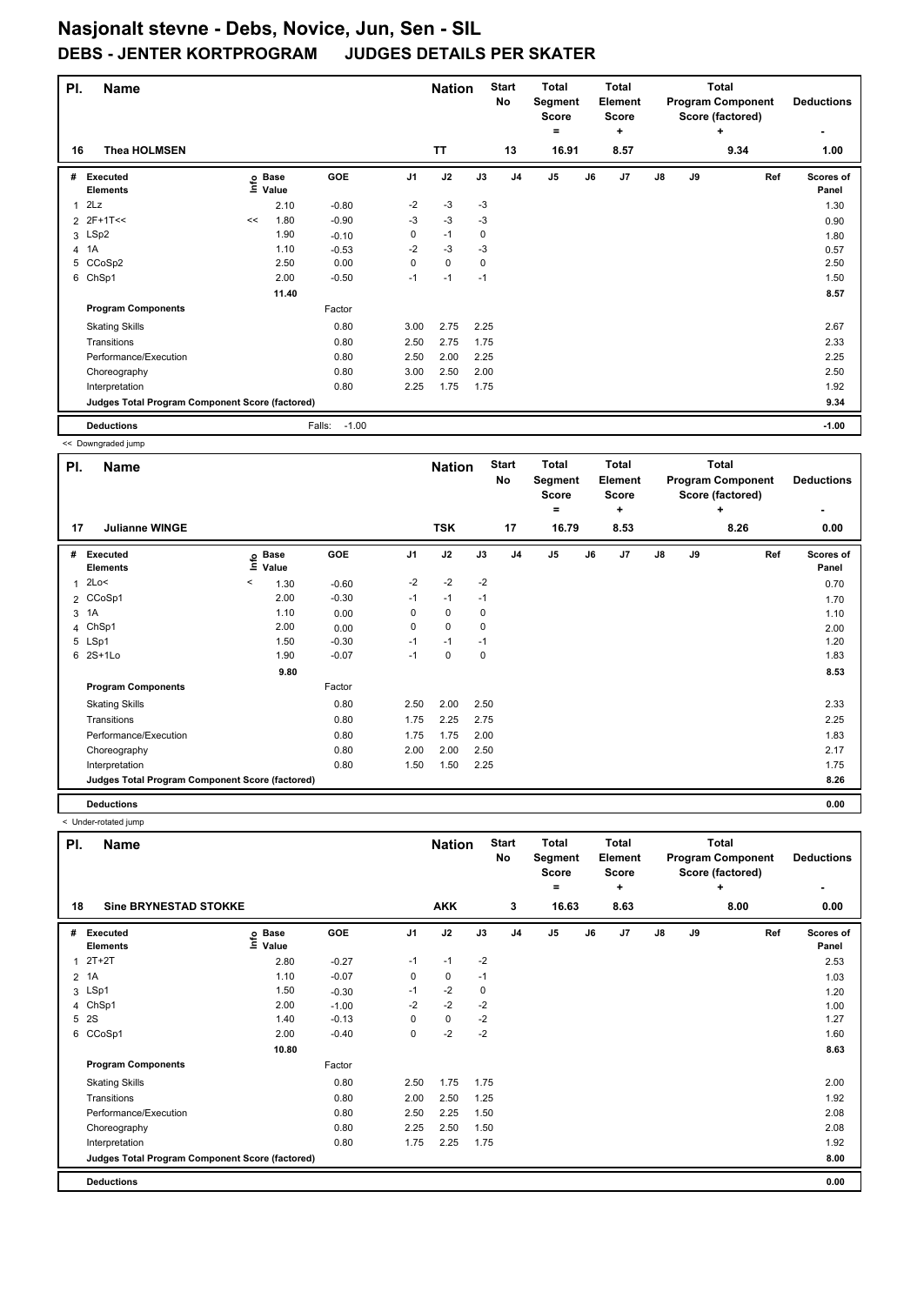| PI.            | Name                                            |       |                   |                   |                | <b>Nation</b>  |                | <b>Start</b><br>No | <b>Total</b><br>Segment<br><b>Score</b><br>$=$ |    | <b>Total</b><br>Element<br><b>Score</b><br>÷ |    |    | <b>Total</b><br><b>Program Component</b><br>Score (factored)<br>٠ |     | <b>Deductions</b>  |
|----------------|-------------------------------------------------|-------|-------------------|-------------------|----------------|----------------|----------------|--------------------|------------------------------------------------|----|----------------------------------------------|----|----|-------------------------------------------------------------------|-----|--------------------|
| 19             | <b>Lin LØSTEGÅRD</b>                            |       |                   |                   |                | <b>AKK</b>     |                | 21                 | 14.02                                          |    | 7.00                                         |    |    | 9.02                                                              |     | 2.00               |
| #              | <b>Executed</b><br><b>Elements</b>              |       | e Base<br>⊆ Value | <b>GOE</b>        | J <sub>1</sub> | J2             | J3             | J <sub>4</sub>     | J5                                             | J6 | J7                                           | J8 | J9 |                                                                   | Ref | Scores of<br>Panel |
| $\mathbf{1}$   | 1A                                              |       | 1.10              | 0.13              | 0              | $\mathbf{1}$   | $\mathbf{1}$   |                    |                                                |    |                                              |    |    |                                                                   |     | 1.23               |
| $\overline{2}$ | 2Lo                                             |       | 1.80              | $-0.90$           | $-3$           | $-3$           | $-3$           |                    |                                                |    |                                              |    |    |                                                                   |     | 0.90               |
| 3              | LSp1                                            |       | 1.50              | $-0.70$           | $-2$           | $-3$           | $-2$           |                    |                                                |    |                                              |    |    |                                                                   |     | 0.80               |
| 4              | $2S+2T$                                         |       | 2.80              | $-0.13$           | 0              | $-1$           | $-1$           |                    |                                                |    |                                              |    |    |                                                                   |     | 2.67               |
| 5              | CCoSp1                                          |       | 2.00              | $-0.60$           | $-2$           | $-2$           | $-2$           |                    |                                                |    |                                              |    |    |                                                                   |     | 1.40               |
|                | 6 ChSp                                          |       | 0.00              | 0.00              | L.             | $\overline{a}$ | $\overline{a}$ |                    |                                                |    |                                              |    |    |                                                                   |     | 0.00               |
|                |                                                 |       | 9.20              |                   |                |                |                |                    |                                                |    |                                              |    |    |                                                                   |     | 7.00               |
|                | <b>Program Components</b>                       |       |                   | Factor            |                |                |                |                    |                                                |    |                                              |    |    |                                                                   |     |                    |
|                | <b>Skating Skills</b>                           |       |                   | 0.80              | 2.75           | 1.75           | 2.00           |                    |                                                |    |                                              |    |    |                                                                   |     | 2.17               |
|                | Transitions                                     |       |                   | 0.80              | 2.50           | 2.50           | 2.00           |                    |                                                |    |                                              |    |    |                                                                   |     | 2.33               |
|                | Performance/Execution                           |       |                   | 0.80              | 2.50           | 1.75           | 2.25           |                    |                                                |    |                                              |    |    |                                                                   |     | 2.17               |
|                | Choreography                                    |       |                   | 0.80              | 2.25           | 2.50           | 2.50           |                    |                                                |    |                                              |    |    |                                                                   |     | 2.42               |
|                | Interpretation                                  |       |                   | 0.80              | 2.25           | 2.25           | 2.00           |                    |                                                |    |                                              |    |    |                                                                   |     | 2.17               |
|                | Judges Total Program Component Score (factored) |       |                   |                   |                |                |                |                    |                                                |    |                                              |    |    |                                                                   |     | 9.02               |
|                | <b>Deductions</b>                               |       |                   | $-2.00$<br>Falls: |                |                |                |                    |                                                |    |                                              |    |    |                                                                   |     | $-2.00$            |
|                |                                                 |       |                   |                   |                |                |                |                    |                                                |    |                                              |    |    |                                                                   |     |                    |
|                |                                                 |       |                   |                   |                |                |                |                    |                                                |    |                                              |    |    |                                                                   |     |                    |
| PI.            | <b>Name</b>                                     |       |                   |                   |                | <b>Nation</b>  |                | <b>Start</b>       | <b>Total</b>                                   |    | <b>Total</b>                                 |    |    | <b>Total</b>                                                      |     |                    |
|                |                                                 |       |                   |                   |                |                |                | No                 | Segment                                        |    | Element                                      |    |    | <b>Program Component</b>                                          |     | <b>Deductions</b>  |
|                |                                                 |       |                   |                   |                |                |                |                    | <b>Score</b><br>$\qquad \qquad =$              |    | <b>Score</b><br>÷                            |    |    | Score (factored)<br>$\ddot{}$                                     |     |                    |
|                |                                                 |       |                   |                   |                |                |                |                    |                                                |    |                                              |    |    |                                                                   |     |                    |
| 20             | <b>Linnea DAHLE</b>                             |       |                   |                   |                | <b>OSK</b>     |                | 22                 | 13.59                                          |    | 7.87                                         |    |    | 6.72                                                              |     | 1.00               |
|                | # Executed                                      |       | <b>Base</b>       | <b>GOE</b>        | J <sub>1</sub> | J2             | J3             | J <sub>4</sub>     | J5                                             | J6 | J7                                           | J8 | J9 |                                                                   | Ref | Scores of          |
|                | <b>Elements</b>                                 | e     | Value             |                   |                |                |                |                    |                                                |    |                                              |    |    |                                                                   |     | Panel              |
| $\mathbf{1}$   | 2S                                              |       | 1.40              | $-0.60$           | $-3$           | $-3$           | $-3$           |                    |                                                |    |                                              |    |    |                                                                   |     | 0.80               |
| $\overline{2}$ | CCoSp1                                          |       | 2.00              | 0.00              | $\pmb{0}$      | $\pmb{0}$      | $\pmb{0}$      |                    |                                                |    |                                              |    |    |                                                                   |     | 2.00               |
| 3              | 1A                                              |       | 1.10              | 0.07              | 0              | $\mathbf{1}$   | 0              |                    |                                                |    |                                              |    |    |                                                                   |     | 1.17               |
| 4              | ChSp1                                           |       | 2.00              | 0.00              | 0              | $\pmb{0}$      | 0              |                    |                                                |    |                                              |    |    |                                                                   |     | 2.00               |
|                | 5 2Lo<+1T                                       | $\,<$ | 1.70              | $-0.60$           | $-2$           | $-2$           | $-2$           |                    |                                                |    |                                              |    |    |                                                                   |     | 1.10               |
|                | 6 LSp1                                          |       | 1.50              | $-0.70$           | $-2$           | $-3$           | $-2$           |                    |                                                |    |                                              |    |    |                                                                   |     | 0.80               |
|                |                                                 |       | 9.70              |                   |                |                |                |                    |                                                |    |                                              |    |    |                                                                   |     | 7.87               |
|                | <b>Program Components</b>                       |       |                   | Factor            |                |                |                |                    |                                                |    |                                              |    |    |                                                                   |     |                    |
|                | <b>Skating Skills</b>                           |       |                   | 0.80              | 2.00           | 1.50           | 1.75           |                    |                                                |    |                                              |    |    |                                                                   |     | 1.75               |
|                | Transitions                                     |       |                   | 0.80              | 1.50           | 2.00           | 2.00           |                    |                                                |    |                                              |    |    |                                                                   |     | 1.83               |
|                | Performance/Execution                           |       |                   | 0.80              | 1.50           | 1.50           | 1.75           |                    |                                                |    |                                              |    |    |                                                                   |     | 1.58               |
|                | Choreography                                    |       |                   | 0.80              | 1.50           | 1.75           | 2.00           |                    |                                                |    |                                              |    |    |                                                                   |     | 1.75               |
|                | Interpretation                                  |       |                   | 0.80              | 1.25           | 1.25           | 2.00           |                    |                                                |    |                                              |    |    |                                                                   |     | 1.50               |
|                | Judges Total Program Component Score (factored) |       |                   |                   |                |                |                |                    |                                                |    |                                              |    |    |                                                                   |     | 6.72               |

< Under-rotated jump

| PI. | <b>Name</b>                                     |         |                            |         |                | <b>Nation</b>            |             | <b>Start</b><br><b>No</b> | <b>Total</b><br>Segment<br><b>Score</b><br>= |    | <b>Total</b><br>Element<br><b>Score</b><br>٠ |               |    | <b>Total</b><br><b>Program Component</b><br>Score (factored)<br>٠ | <b>Deductions</b>  |
|-----|-------------------------------------------------|---------|----------------------------|---------|----------------|--------------------------|-------------|---------------------------|----------------------------------------------|----|----------------------------------------------|---------------|----|-------------------------------------------------------------------|--------------------|
| 21  | <b>Sigridur STEFANSDOTTIR</b>                   |         |                            |         |                | <b>BKK</b>               |             | 5                         | 11.89                                        |    | 5.57                                         |               |    | 6.32                                                              | 0.00               |
| #   | <b>Executed</b><br><b>Elements</b>              |         | e Base<br>⊆ Value<br>Value | GOE     | J <sub>1</sub> | J2                       | J3          | J <sub>4</sub>            | J <sub>5</sub>                               | J6 | J7                                           | $\mathsf{J}8$ | J9 | Ref                                                               | Scores of<br>Panel |
| 1   | ChSp1                                           |         | 2.00                       | 0.00    | 0              | $\mathbf 0$              | $\mathbf 0$ |                           |                                              |    |                                              |               |    |                                                                   | 2.00               |
|     | 2 1A                                            |         | 1.10                       | $-0.13$ | $-1$           | $-1$                     | 0           |                           |                                              |    |                                              |               |    |                                                                   | 0.97               |
| 3   | 2S<+1T                                          | $\prec$ | 1.40                       | $-0.60$ | $-3$           | $-3$                     | $-3$        |                           |                                              |    |                                              |               |    |                                                                   | 0.80               |
|     | 4 LSp                                           |         | 0.00                       | 0.00    | ٠              | $\overline{\phantom{a}}$ |             |                           |                                              |    |                                              |               |    |                                                                   | 0.00               |
| 5   | 2Lo<<                                           | <<      | 0.50                       | $-0.30$ | $-3$           | $-3$                     | $-3$        |                           |                                              |    |                                              |               |    |                                                                   | 0.20               |
|     | 6 CCoSp1                                        |         | 2.00                       | $-0.40$ | $-1$           | $-2$                     | $-1$        |                           |                                              |    |                                              |               |    |                                                                   | 1.60               |
|     |                                                 |         | 7.00                       |         |                |                          |             |                           |                                              |    |                                              |               |    |                                                                   | 5.57               |
|     | <b>Program Components</b>                       |         |                            | Factor  |                |                          |             |                           |                                              |    |                                              |               |    |                                                                   |                    |
|     | <b>Skating Skills</b>                           |         |                            | 0.80    | 1.75           | 1.25                     | 1.75        |                           |                                              |    |                                              |               |    |                                                                   | 1.58               |
|     | Transitions                                     |         |                            | 0.80    | 1.50           | 1.50                     | 2.25        |                           |                                              |    |                                              |               |    |                                                                   | 1.75               |
|     | Performance/Execution                           |         |                            | 0.80    | 2.00           | 1.00                     | 1.75        |                           |                                              |    |                                              |               |    |                                                                   | 1.58               |
|     | Choreography                                    |         |                            | 0.80    | 1.50           | 1.50                     | 2.00        |                           |                                              |    |                                              |               |    |                                                                   | 1.67               |
|     | Interpretation                                  |         |                            | 0.80    | 1.50           | 1.00                     | 1.50        |                           |                                              |    |                                              |               |    |                                                                   | 1.33               |
|     | Judges Total Program Component Score (factored) |         |                            |         |                |                          |             |                           |                                              |    |                                              |               |    |                                                                   | 6.32               |
|     | <b>Deductions</b>                               |         |                            |         |                |                          |             |                           |                                              |    |                                              |               |    |                                                                   | 0.00               |

< Under-rotated jump << Downgraded jump